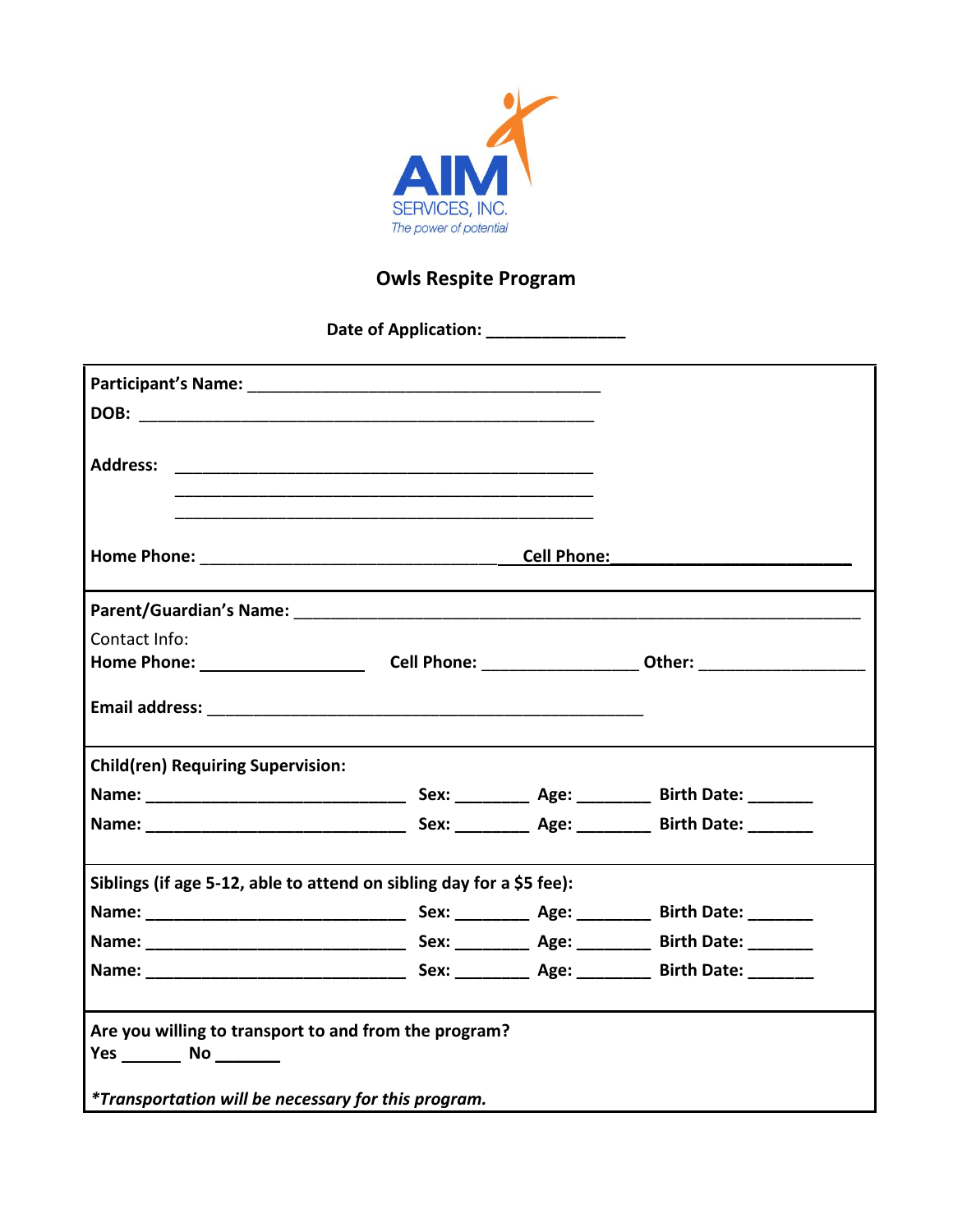|                                                               | Phone: _________________________                                                                           |  |  |
|---------------------------------------------------------------|------------------------------------------------------------------------------------------------------------|--|--|
|                                                               |                                                                                                            |  |  |
|                                                               | Is your child receiving any other services (ie. Individual Waiver Respite, Residential Habilitation, Group |  |  |
|                                                               | Respite, Summer Programs or Camp, other Recreation Programs, etc.)?                                        |  |  |
| If yes, please list services & their dates/times:             |                                                                                                            |  |  |
|                                                               |                                                                                                            |  |  |
|                                                               |                                                                                                            |  |  |
|                                                               |                                                                                                            |  |  |
|                                                               |                                                                                                            |  |  |
|                                                               |                                                                                                            |  |  |
|                                                               |                                                                                                            |  |  |
| <b>Medical:</b>                                               |                                                                                                            |  |  |
|                                                               |                                                                                                            |  |  |
|                                                               |                                                                                                            |  |  |
|                                                               |                                                                                                            |  |  |
| <b>Policy Holder: Policy Holder:</b>                          |                                                                                                            |  |  |
| Please describe your child's diagnosis and any special needs: |                                                                                                            |  |  |
| Allergies: Allergies:                                         |                                                                                                            |  |  |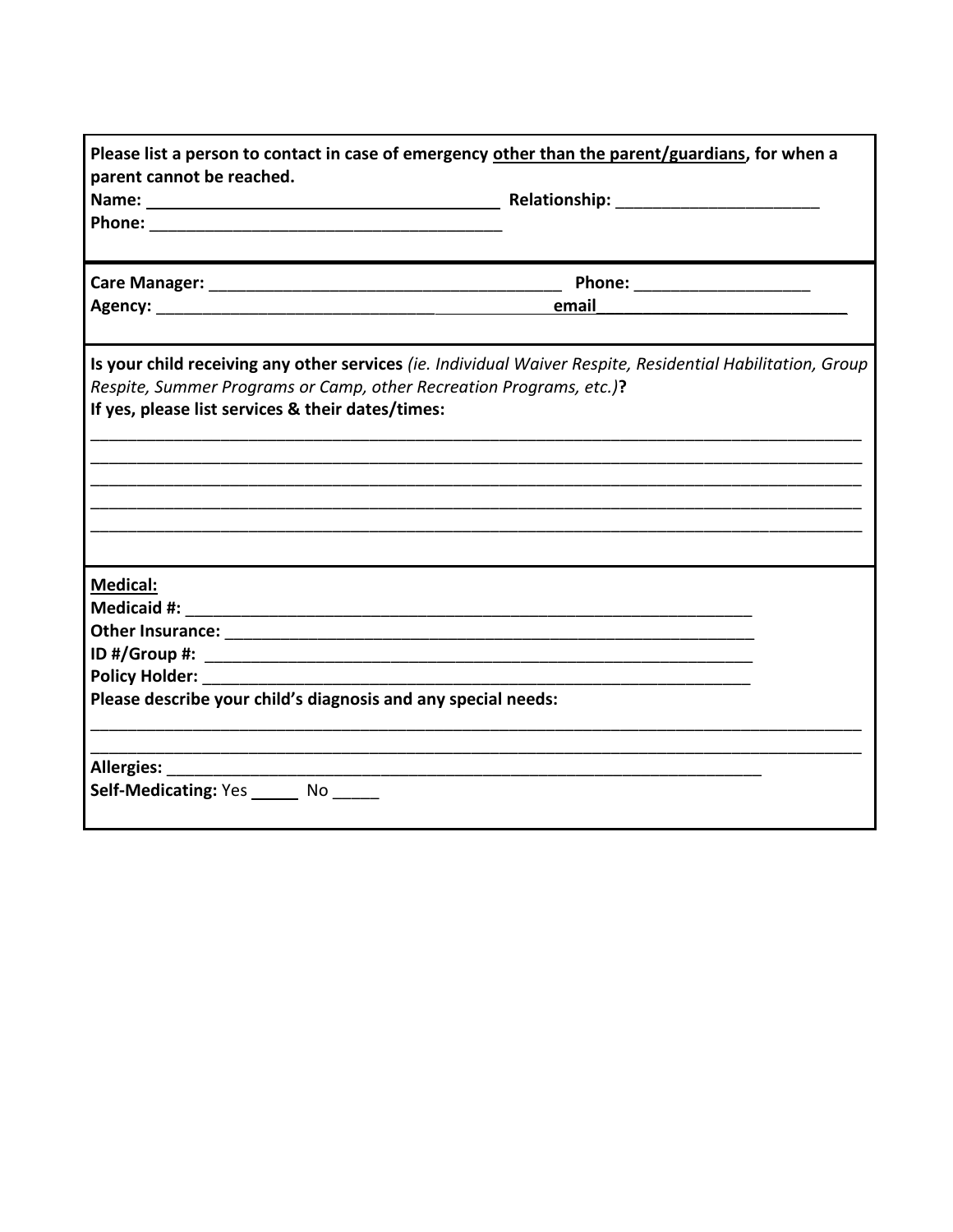| <b>Special Considerations:</b>                                                                                                               |                                                                                |  |  |  |
|----------------------------------------------------------------------------------------------------------------------------------------------|--------------------------------------------------------------------------------|--|--|--|
| Fears: 1990 1991 1992                                                                                                                        |                                                                                |  |  |  |
| <b>Behavioral Concerns:</b>                                                                                                                  |                                                                                |  |  |  |
|                                                                                                                                              |                                                                                |  |  |  |
|                                                                                                                                              |                                                                                |  |  |  |
|                                                                                                                                              |                                                                                |  |  |  |
| Medical or diet related precautions: ______ If yes, please list:                                                                             |                                                                                |  |  |  |
| Aggressive/Abusive (verbally or physically): ______ If yes, how (be specific):                                                               |                                                                                |  |  |  |
| Seizure Disorder: Yes ______ No ______ Wandering: Yes _____ No<br>Toileting Independent: Yes _____ No _____ Dining Independent: Yes _____ No |                                                                                |  |  |  |
|                                                                                                                                              | Independent Mobility or Adaptive Equipment needed? ____ If yes, please explain |  |  |  |
| Please indicate preferred activities:                                                                                                        |                                                                                |  |  |  |
| Crafts:                                                                                                                                      | Games:                                                                         |  |  |  |
| Painting                                                                                                                                     | Music:                                                                         |  |  |  |
| Puzzles                                                                                                                                      | Other:                                                                         |  |  |  |
| Movies:                                                                                                                                      |                                                                                |  |  |  |
|                                                                                                                                              |                                                                                |  |  |  |
| <b>Additional Information:</b>                                                                                                               |                                                                                |  |  |  |
|                                                                                                                                              |                                                                                |  |  |  |
|                                                                                                                                              |                                                                                |  |  |  |
|                                                                                                                                              |                                                                                |  |  |  |
|                                                                                                                                              |                                                                                |  |  |  |
|                                                                                                                                              |                                                                                |  |  |  |
|                                                                                                                                              |                                                                                |  |  |  |
|                                                                                                                                              | To apply to this program, please submit along with your application:           |  |  |  |
|                                                                                                                                              | <b>Current ISP</b>                                                             |  |  |  |
|                                                                                                                                              | <b>Current LCED</b>                                                            |  |  |  |
|                                                                                                                                              | <b>OPWDD Determination of Eligibility</b>                                      |  |  |  |
|                                                                                                                                              | <b>Medical/Photo Authorization Forms</b>                                       |  |  |  |
|                                                                                                                                              | Please return completed form to:                                               |  |  |  |
|                                                                                                                                              | <b>Ashley Baker - Lead Respite Coordinator</b>                                 |  |  |  |
|                                                                                                                                              | AIM Services Inc.                                                              |  |  |  |
|                                                                                                                                              | 4227 Rte 50                                                                    |  |  |  |
|                                                                                                                                              | Saratoga Springs, NY 12866                                                     |  |  |  |
|                                                                                                                                              | (518) 430-2242 direct                                                          |  |  |  |
|                                                                                                                                              | (518) 587-7236 fax                                                             |  |  |  |
|                                                                                                                                              | abaker@aimservicesinc.org                                                      |  |  |  |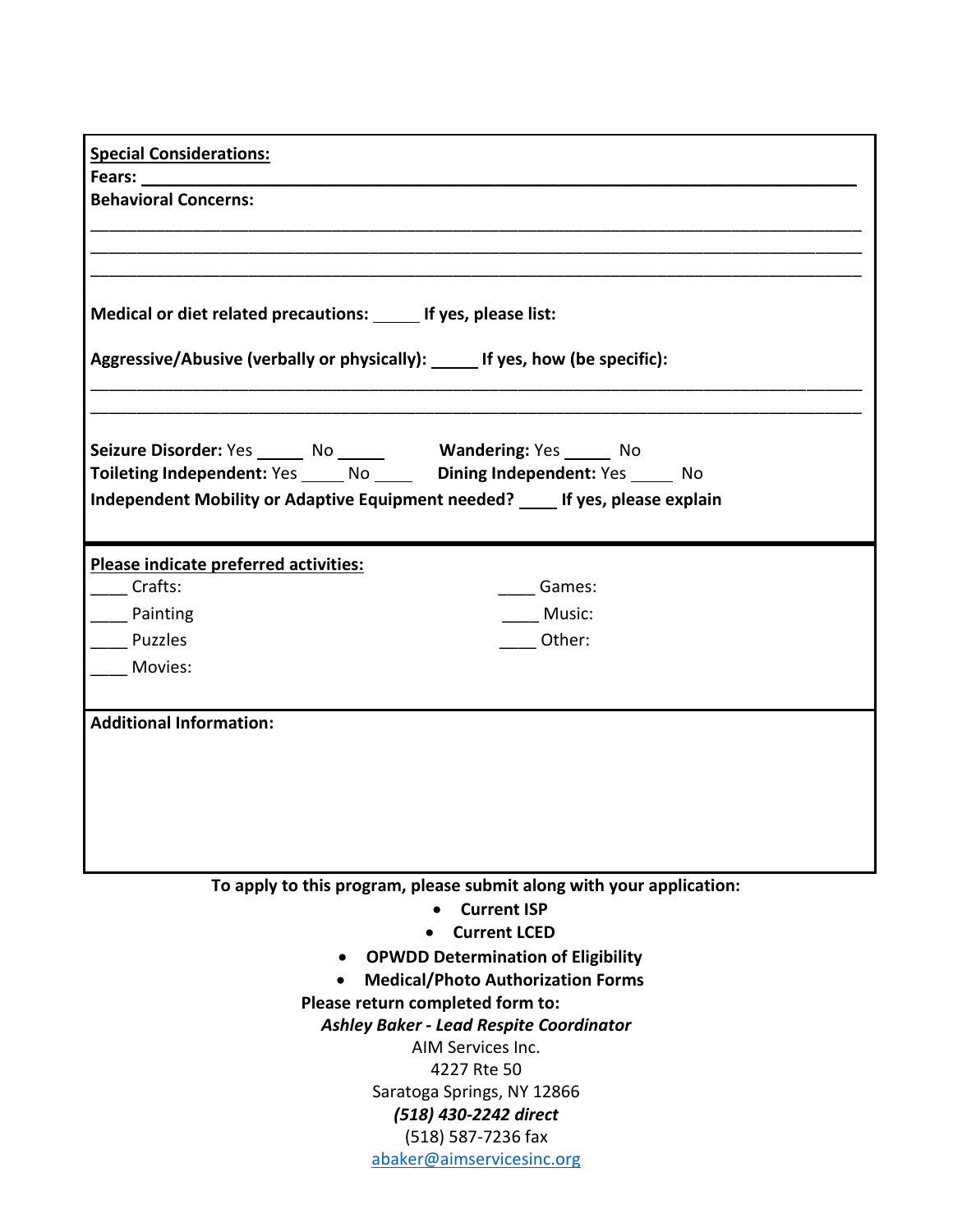

**Authorization Agreement** 

## **Medical Treatment Authorization**

I hereby give consent for the staff of Aim Services Owls Respite Program to obtain treatment for

\_\_\_\_\_\_\_\_\_\_\_\_\_\_\_\_\_\_\_\_\_\_\_\_\_\_\_\_\_\_\_\_\_ \_\_\_\_\_\_\_\_\_\_\_\_\_\_\_\_\_\_\_\_\_\_\_

\_\_\_\_\_\_\_\_\_\_\_\_\_\_\_\_\_\_\_\_\_\_\_\_\_\_\_\_\_ , in case of an emergency.

Parent or Guardian's Signature Date Date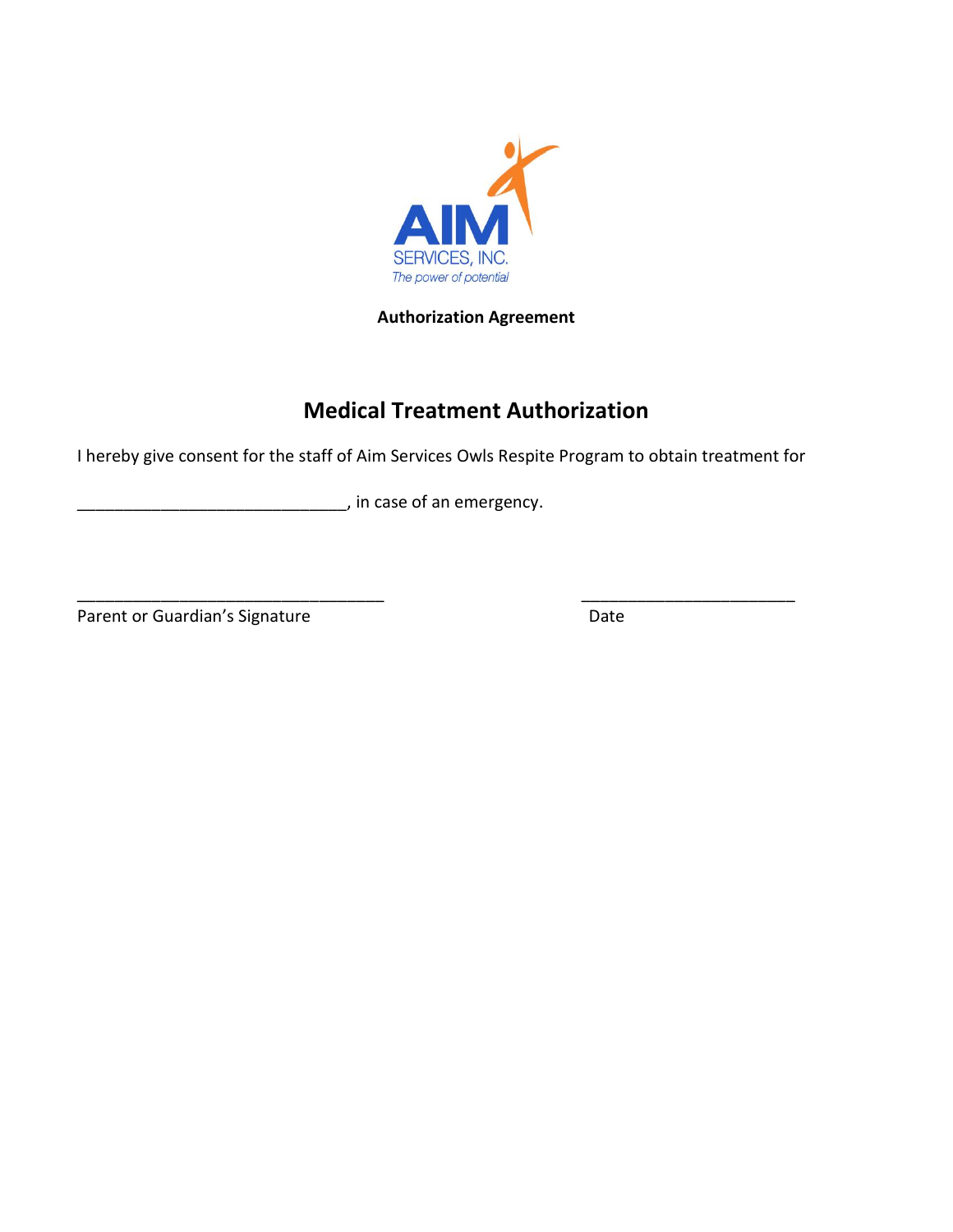

## **Photo Release Authorization**

The Owls Respite Program is part of AIM Services Respite Program. We publicize our program throughout the year at trainings and conferences. If you want to participate in our effort to help other families learn about our Respite programs please indicate by initializing below.

\_\_\_\_\_\_\_\_ I DO give permission for my child(ren) to be photographed. The pictures may be used for positive publicity related to AIM respite programs.

\_\_\_\_\_\_\_\_\_\_\_\_\_\_\_\_\_\_\_\_\_\_\_\_\_\_\_\_\_\_\_ \_\_\_\_\_\_\_\_\_\_\_\_\_\_\_\_\_\_\_\_\_\_\_

\_\_\_\_\_\_\_\_ I DO NOT give permission for my child(ren) to be photographed. The pictures may be used for positive publicity related to AIM respite programs.

Child's Name

Parent or Guardian's Signature Date Date

\_\_\_\_\_\_\_\_\_\_\_\_\_\_\_\_\_\_\_\_\_\_\_\_\_\_\_\_\_\_\_